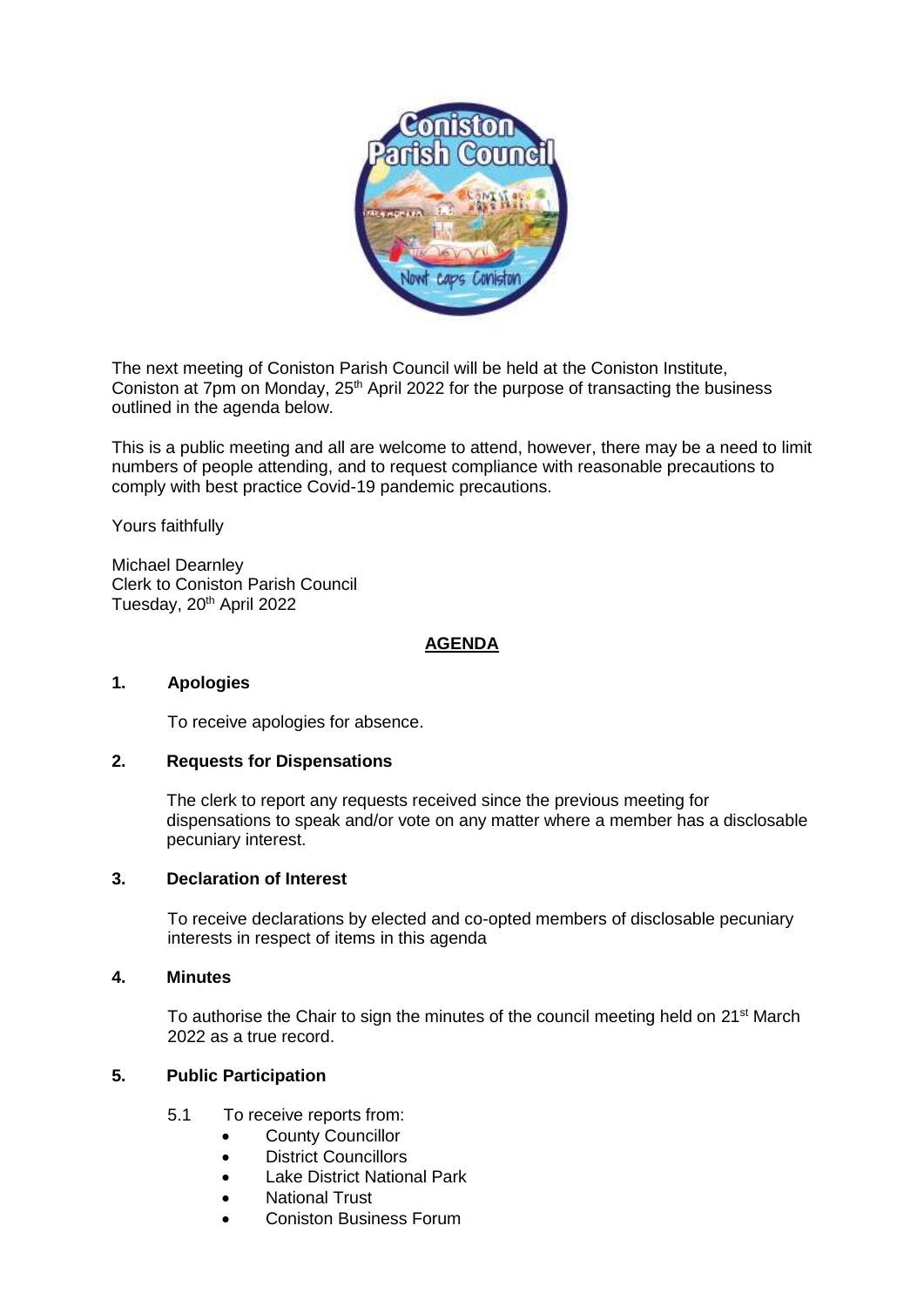- **•** Coniston and Torver Community Land Trust
- Councillors attending the Coniston Institute Committee meeting
- 5.2 To receive comments and representations from members of the public in relation to any item on the Agenda.

## **6. Planning Applications**

6.1 To consider the planning applications and formulate comments to the planning authority:

| Reference: | 7/2022/5172                              |
|------------|------------------------------------------|
| Location:  | The Powder Magazine, Coniston, LA231 8HX |
| Proposal:  | Extensions and alterations to dwelling   |
| Date:      | 26th April 2022                          |

6.2 To note the following Refusal of Grant of Planning Permission

| Reference: | 7/2022/5152                                                                                              |
|------------|----------------------------------------------------------------------------------------------------------|
| Location:  | Black Bull, Yewdale Road, Coniston, LA21 8DU                                                             |
| Proposal:  | Provision of a moveable structure within the curtilage of a<br>building used as a drinking establishment |

| Reference: | 7/2022/5162                                   |
|------------|-----------------------------------------------|
| Location:  | Yewdale Inn, Yewdale Road, Coniston, LA21 8DU |
| Proposal:  | Installation of a moveable structure          |

6.3 To note the following Notices of Grant of Planning Permission

| Reference:             | 7/2022/5145                                                                                                                                                                                                                     |
|------------------------|---------------------------------------------------------------------------------------------------------------------------------------------------------------------------------------------------------------------------------|
| Location:<br>Proposal: | 6 Holly How Close, Coniston, LA21 8BZ<br>Amendmend to design (plans) condition 2 on planning<br>approval ref 7/2021/5092 for erection of dwellinghouse<br>(amendment to plot 6 of planning permission reference<br>7/2016/5685) |

| Reference: | 7/2022/5052                        |
|------------|------------------------------------|
| Location:  | Tarn Hows Car Park, Coniston       |
| Proposal:  | Replacement of orientation signage |

6.4 To note the following Enforcement Notice

| Reference: | E/2020/0219                                                                          |
|------------|--------------------------------------------------------------------------------------|
| Location:  | Land at Low Grassings and Level Field, Coniston                                      |
| Proposal:  | Discontinue use of the land as a car park and reinstate as an<br>agricultural field. |

6.5 Pre-planning application consultation

To consider the following and to formulate a comments to the WHP Telecoms Ltd:

| Reference | 124844 04                                                    |
|-----------|--------------------------------------------------------------|
| Location: | NORWEB mast, Grizedale Forest, Hawkshead, Cumbria,           |
|           | LA21 8AJ (NGR: E 332777 N 496487)                            |
| Proposal: | Proposed upgrade to existing radio base station installation |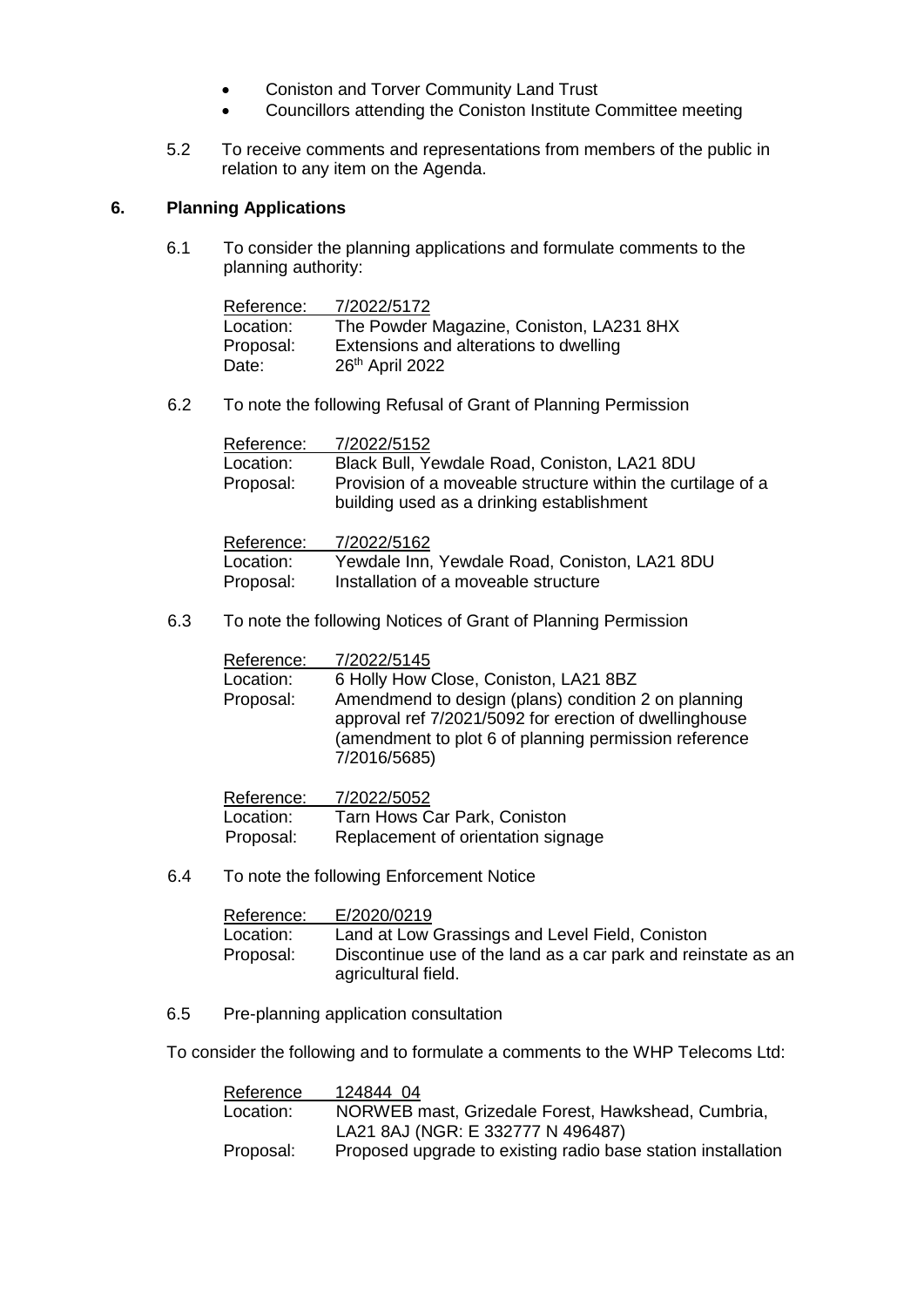## **7. Coniston Maintenance, Parking and Highways Issues**

- 7.1 To note any issues relating to: highways and road maintenance, traffic management, road safety and parking.
- 7.2 To note the revised Visitor Management Plan circulated by the Lake District National Park.

## **8 Public Toilet Renovations**

To note developments in relation to the renovation of the public toilets.

## **9 Climate Focus**

To note any climate related issues which are impacting on the parish, including Coniston Community Orchard.

The Parish Council are asked to:

- 9.1 agree for the Chair and Clerk to negotiate with the National Trust in relation to securing a site suitable for the development of a community orchard, and
- 9.2 for the Parish Council to hold any monies raised to support the community orchard until such time that the community group has established itself, agreed a constitution and opened a bank account.

## **10 Queen's Platinum Jubilee**

To note progress made to co-ordinate parish wide celebrations of the Queen's Platinum Jubilee in June 2022.

### **11 Lengthsman**

To note an update from the clerk regarding steps taken to appoint a new Parish Lengthsman and to consider the possibility of working together with other parish councils to jointly award a contract to, and manage, a Lengthsman.

# **12 Coniston Water**

The Parish Council are asked to consider the following resolution:

That the Council invite the Chair, Tracy Coward, and a small group consisting of Councillor McCracken, Rob Gee, Suzanne Pender, Chris Bradley, Les Higgins and such others as appear to them to be appropriate (being no more than 3), to carry out the necessary work of survey, consultation, and consideration preparatory to a potential decision by the Council to submit to DEFRA a proposal for the designation of parts of Coniston Water as "bathing waters" broadly as set out in the document appended hereto and entitled "Note by Councillor McCracken 11<sup>th</sup> April 2022 : Bathing Water Designation of Parts of Coniston Water"

# **13 Ground Maintenance Contract**

To consider the recent tender process undertaken to ensure we are receiving best value for ground maintenance work in the parish and to identify a suitable contractor to maintain Dow How, Lake Road Playground and to undertake miscellaneous other jobs for a three year period beginning in 2022.

13.1 To appoint a preferred contractor.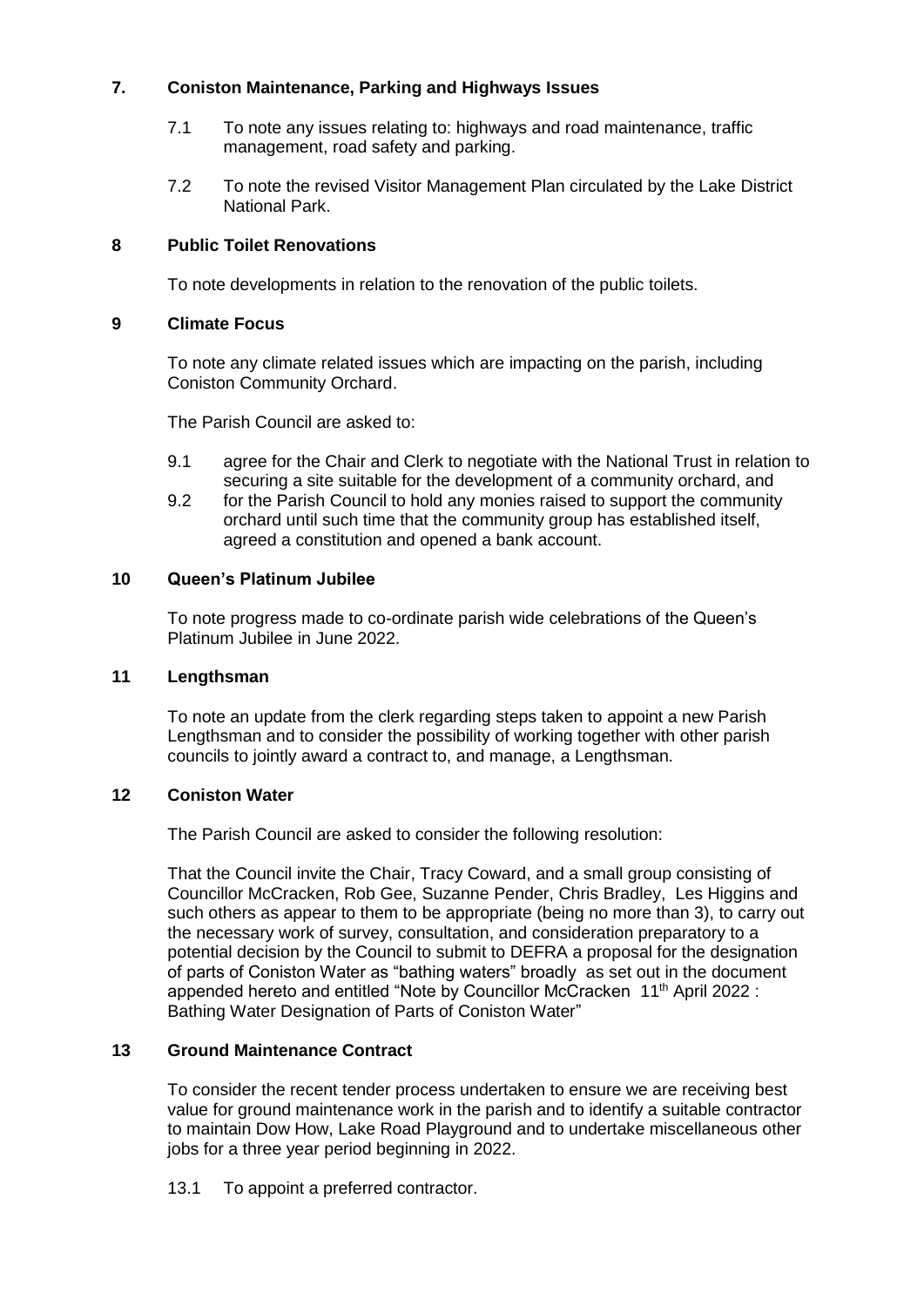#### **14 Ukrainian Crisis**

To note the successful completion of a musical concert and raffle on the 2<sup>nd</sup> April 2022.

### **15 Councillor Matters**

An opportunity for Councillors to raise issues on behalf of residents. *Note: no decisions can be made on these matters but they may be placed on a future agenda of the Council*

### **16 Financial Matters**

| 16.2<br>To authorise payment of the following accounts:                                                                                                                                                                                                                                          |                                                                   |
|--------------------------------------------------------------------------------------------------------------------------------------------------------------------------------------------------------------------------------------------------------------------------------------------------|-------------------------------------------------------------------|
| Mr M Dearnley (Salary)<br>Mr M Dearnley (Home Working Allowance)<br>$\bullet$<br>Mr M Dearnley (reimbursement for Jubilee badges)<br>$\bullet$<br>Mr M Dearnley (reimbursement for Jubilee bunting)<br>$\bullet$<br>Mr A Workman<br>$\bullet$<br>Advance Gas and Plumbing Solutions<br>$\bullet$ | £386.75<br>£20.00<br>£117.60<br>£1046.64<br>£101.38<br>£12,655.74 |
| <b>Boston Seeds</b><br>$\bullet$<br>AMB IT Solutions (reissue for cheque number 102561)<br>$\bullet$<br>South Lakeland District Council (Pier Cottage bin)<br>$\bullet$<br><b>DM Payroll Services Ltd</b><br>$\bullet$                                                                           | £66.50<br>£65.00<br>£315.00<br>£120.00                            |

- 16.3 To note the submission of the 2021/22 VAT refund.
- 16.4 To note the fourth quarter (January to March) balance sheet.
- 16.5 To note that there is no National Non Domestic Rates demand for 2022/23 in respect of the Bridge Toilets

### **17 Correspondence (for information only)**

A full list of correspondence will be included on a version to the agenda to be circulated at a later date.

## **18 Date of Next Meeting**

The next meeting of the Coniston Parish Council will be on Monday, 16<sup>th</sup> May 2022 at 7:00pm. This meeting will be held at the Coniston Institute.